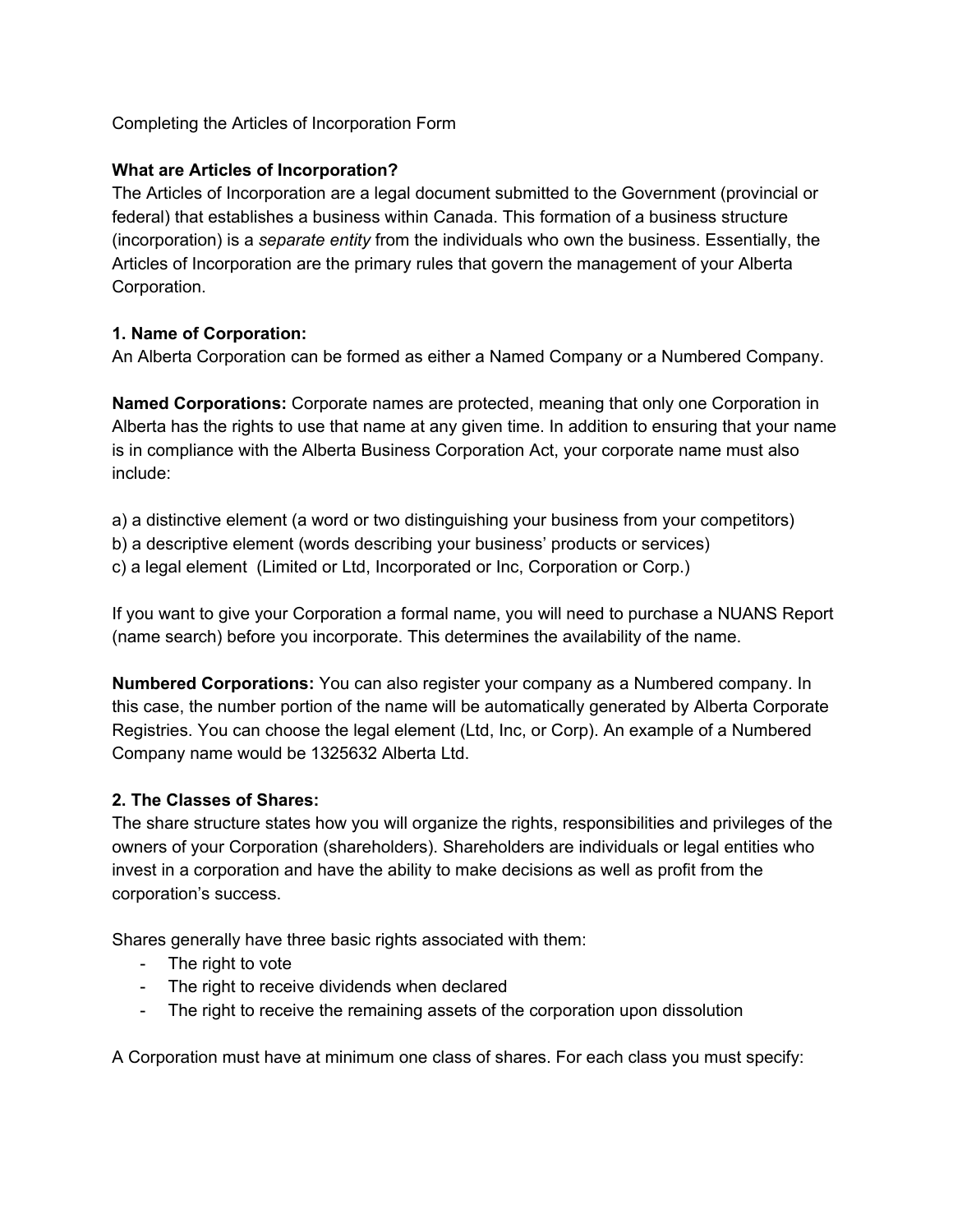- The maximum number of shares to be issued in that class (ie. 100, 500, or an unlimited number, meaning any number of shares at any time)
- The name of the share class (ie. Class A, Class B, etc)
- Whether those shares carry voting rights (privilege to make decisions about the company affairs). Each corporation is required to carry at least one class of shares with voting rights; if you choose to have only one class of shares, they must carry voting rights.

# Example:

Unlimited Class "A" Voting shares (for a corporation with only one share class)

Or

Unlimited Class "A" Voting shares; Unlimited Class "B" Voting shares; Unlimited Class "C" Non-Voting shares; and Unlimited Class "D" Non-Voting shares.

# **3. Restrictions (if any) on Share Transfers:**

Sometimes a corporation wishes to restrict the sale or transfer of shares for a particular share class, for example only family members are entitled to own shares, or any transfers of shares must be approved by a majority of the directors of the corporation.

Example: "No share of the capital of the corporation shall be transferred without the approval of the majority of the board of directors of the corporation".

Such restrictions are not mandatory and if you choose not to place any restrictions on share transfers, you can simply indicate "none" in this section.

# **4. Number of Directors:**

Directors are the individuals who will be in charge of the corporation's day-to-day business affairs. In this section, you must designate how many directors you would like your corporation to have. You must always have at least one director appointed at all times.

You can either have a set number of directors or a minimum/maximum number of directors. Keep in mind that should your business grow in the future and you want to add on more directors than the set number originally designated, there will be additional costs to amend your Articles of Incorporation. Therefore we advise to initially set a minimum number and a maximum number to allow you the flexibility to make changes in your numbers of directors.